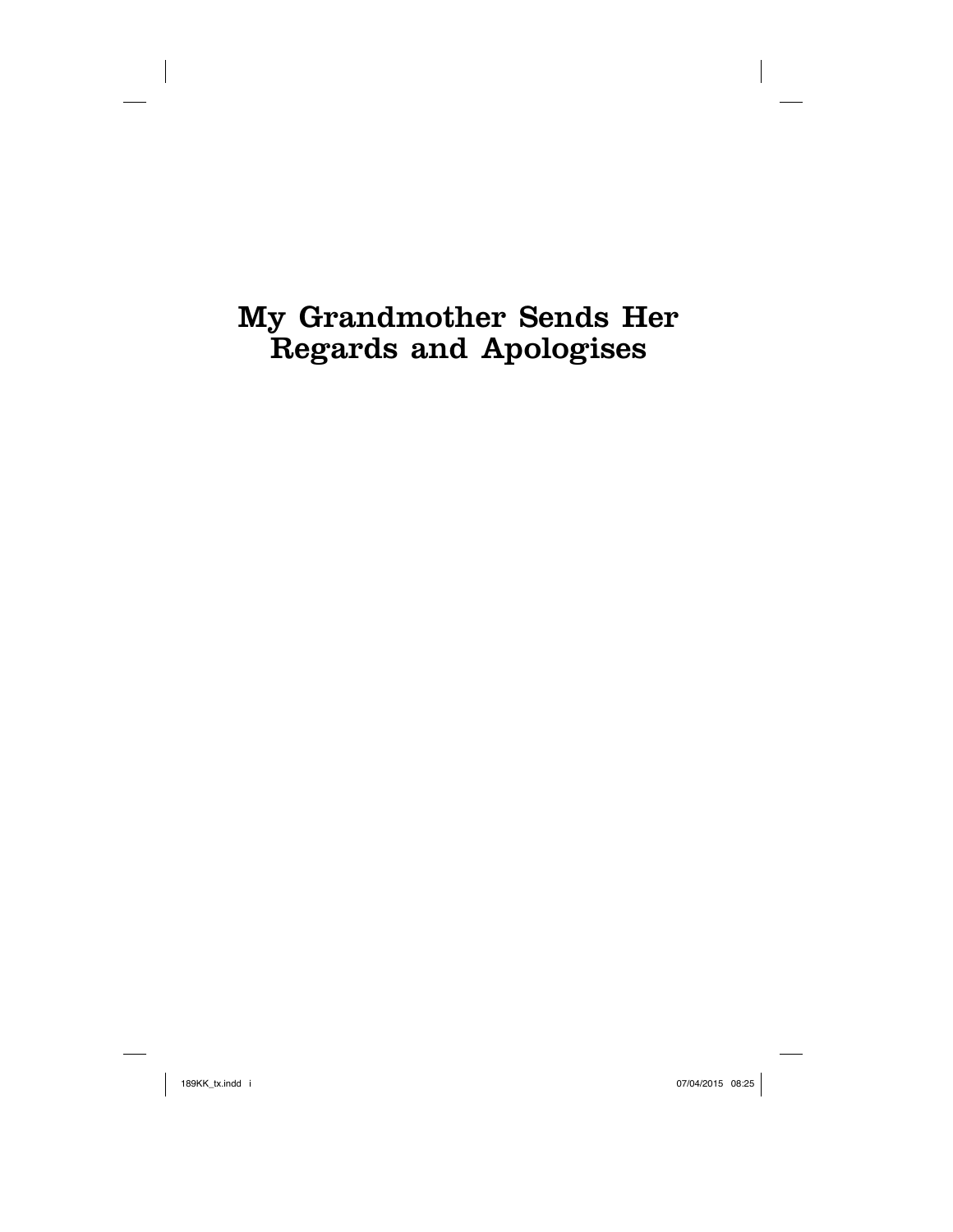**Fredrik Backman** is a Swedish blogger, columnist and author. His debut novel *A Man Called Ove* was a number 1 bestseller across Scandinavia and has sold over one million copies worldwide. *My Grandmother Sends Her Regards and Apologises*, Fredrik's second novel, also went straight to number 1 in Sweden on publication in 2014.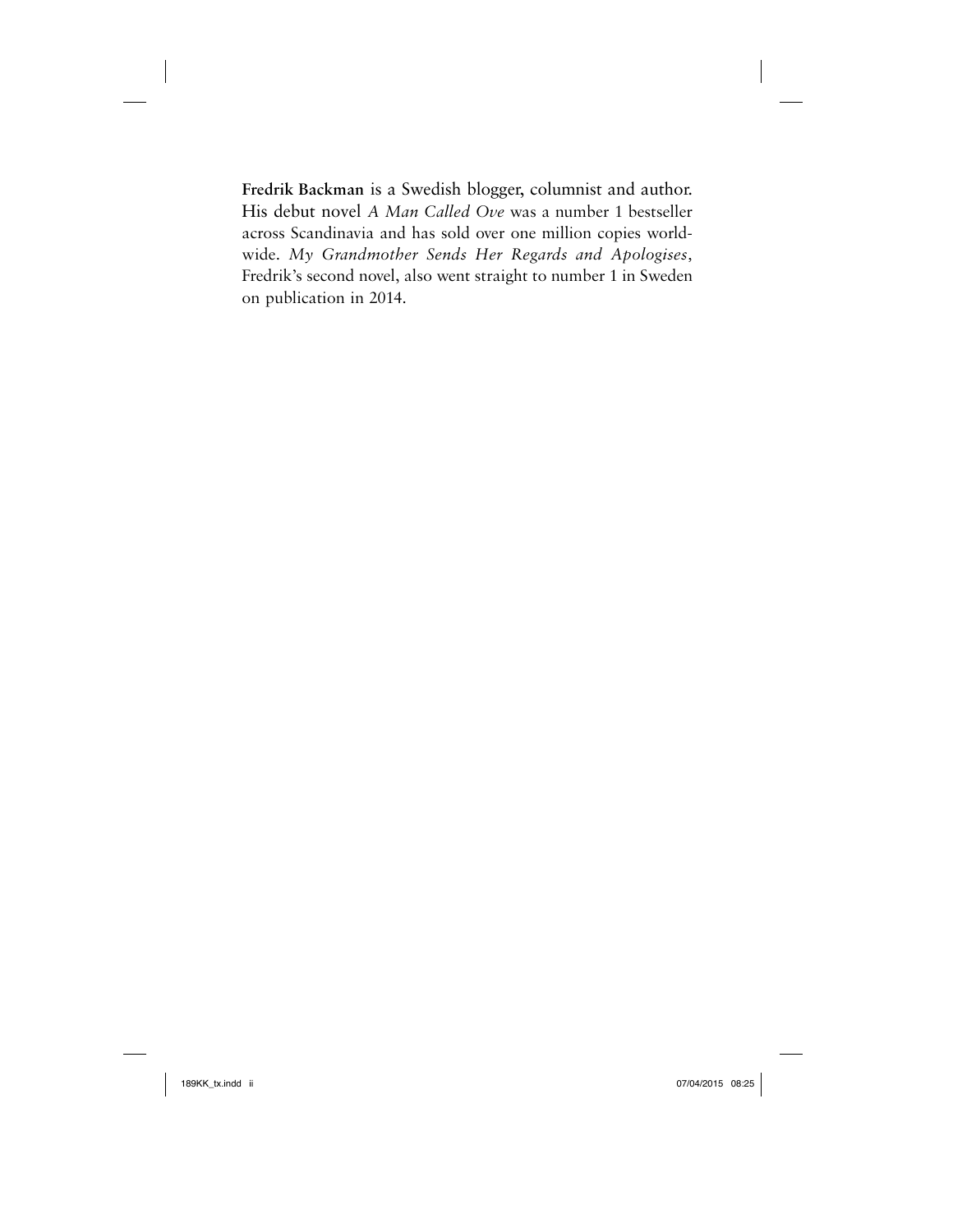FREDRIK BACKMAN

## My Grandmother Sends Her Regards and Apologises

Translated from the Swedish by Henning Koch



189KK\_tx.indd iii 89KK\_tx.indd iii 89KK\_tx.indd iii 89KK\_tx.indd iii 89KK\_tx.indd iii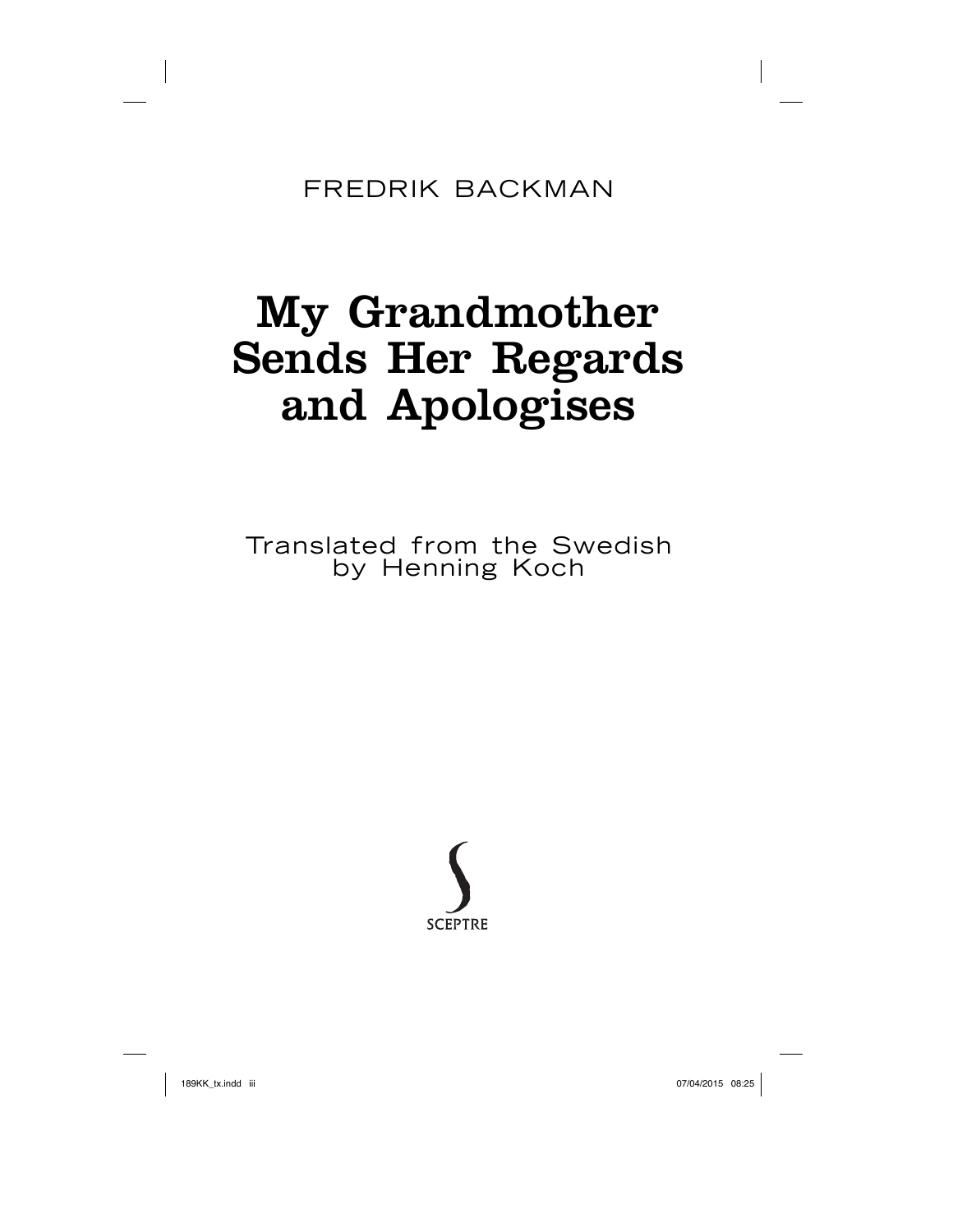First published in Great Britain in 2015 by Sceptre An imprint of Hodder & Stoughton An Hachette UK company

1

Copyright © by Fredrik Backman 2015 Translation © by Henning Koch 2015

The right of Fredrik Backman to be identified as the Author of the Work has been asserted by him in accordance with the Copyright, Designs and Patents Act 1988.

All rights reserved. No part of this publication may be reproduced, stored in a retrieval system, or transmitted, in any form or by any means without the prior written permission of the publisher, nor be otherwise circulated in any form of binding or cover other than that in which it is published and without a similar condition being imposed on the subsequent purchaser.

All characters in this publication are fictitious and any resemblance to real persons, living or dead, is purely coincidental.

> A CIP catalogue record for this title is available from the British Library

> Hardback ISBN 9781444775839 Trade Paperback ISBN 9781444775846 eBook ISBN 9781444775860

Typeset in Sabon MT by Palimpsest Book Production Limited, Falkirk, Stirlingshire Printed and bound by Clays Ltd, St Ives plc

Hodder & Stoughton policy is to use papers that are natural, renewable and recyclable products and made from wood grown in sustainable forests. The logging and manufacturing processes are expected to conform to the environmental regulations of the country of origin.

> Hodder & Stoughton Ltd Carmelite House 50 Victoria Embankment London EC4Y 0DZ

www.sceptrebooks.co.uk

189KK\_tx.indd iv 89KK\_tx.indd 07/04/2015 08:25 7/04/2015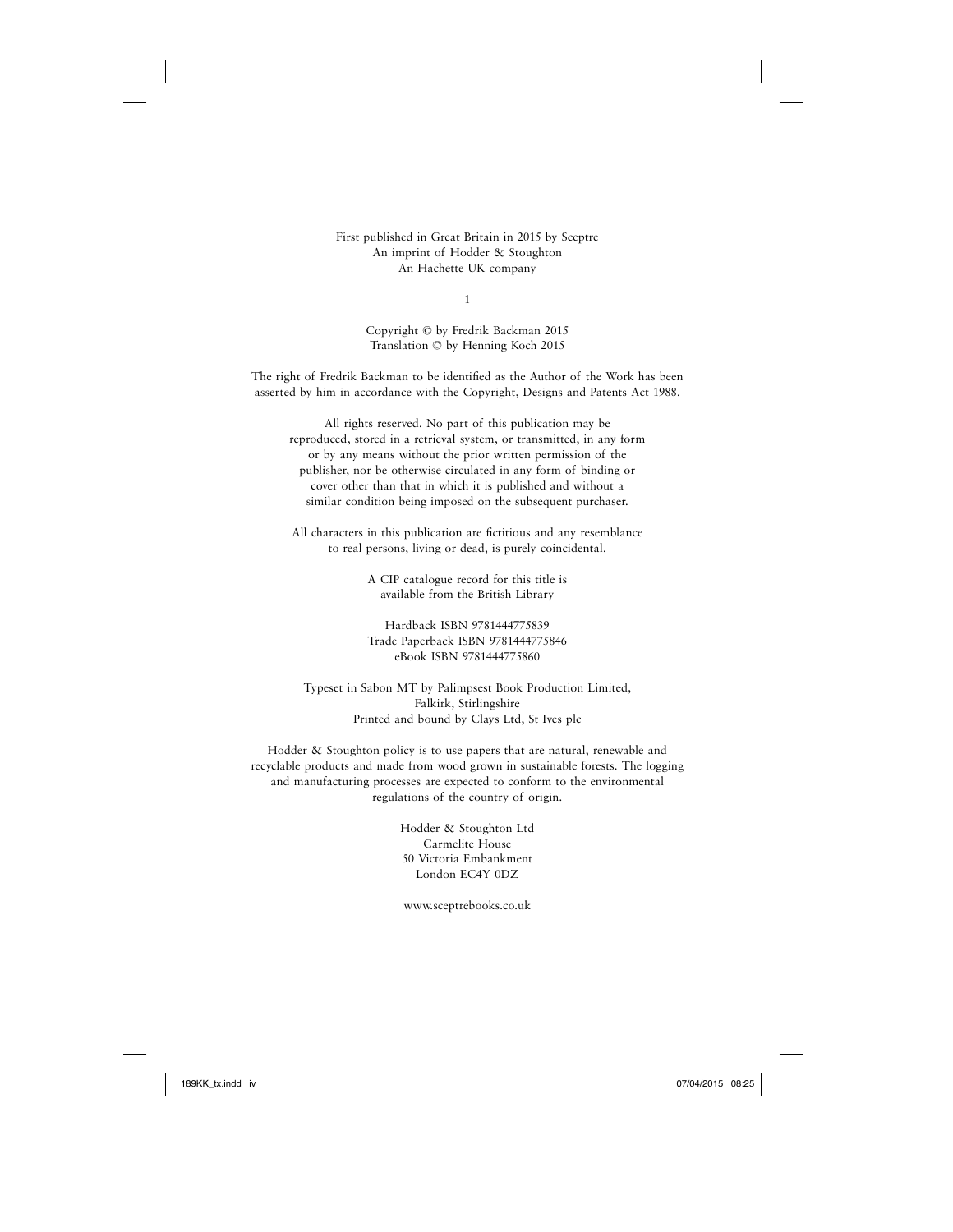*To the monkey and the frog. For an eternity of ten thousand tales.*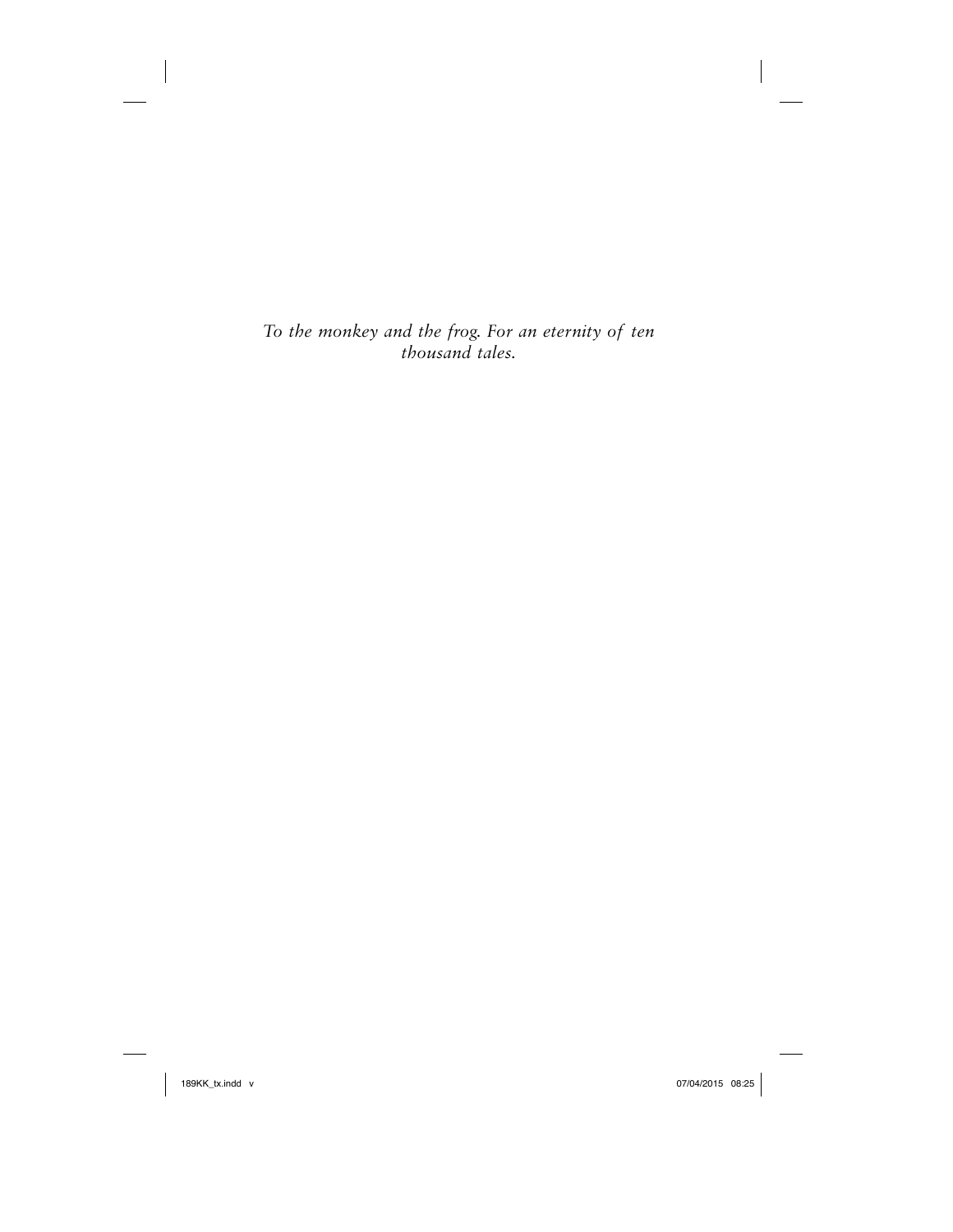189KK\_tx.indd vi 89KK\_tx.indd vi 89KK and 07/04/2015 08:25  $\frac{1}{8}$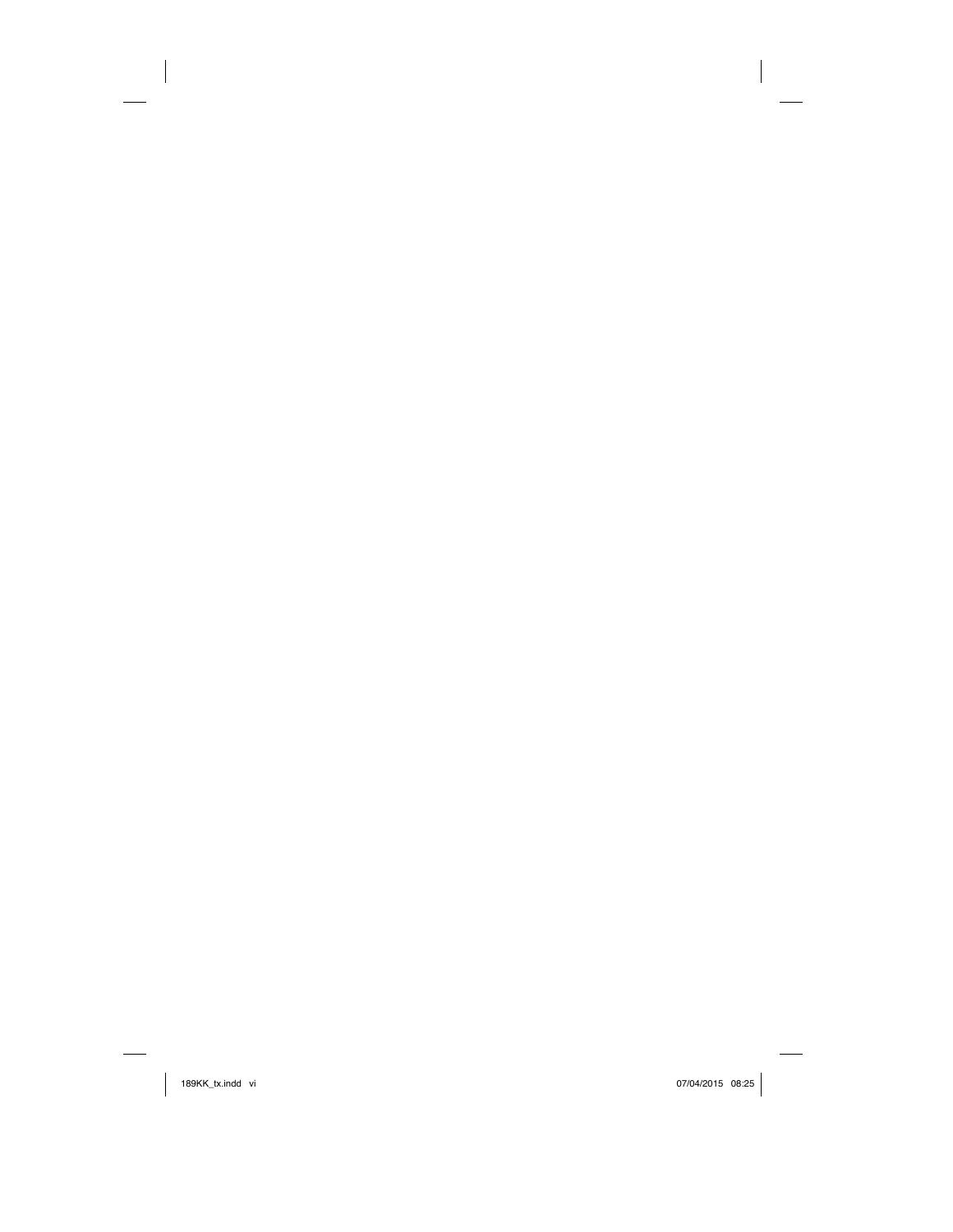

## TOBACCO

Every seven-year-old deserves a superhero. That's just how it is.

Anyone who doesn't agree needs their head examined.

That's what Elsa's granny says, at least.

Elsa is seven, going on eight. She knows she isn't especially good at being seven. She knows she's different. Her headmaster says she needs to 'fall into line' in order to achieve 'a better fit with her peers'. Other adults describe her as 'very grown-up for her age.' Elsa knows this is just another way of saying 'massively annoying for her age,' because they only tend to say this when she corrects them for mispronouncing 'déjà vu' or not being able to tell the difference between 'me' and 'I' at the end of a sentence. Smart-arses usually can't, hence the 'grown-up for her age' comment, generally said with a strained smile at her parents. As if she has a mental impairment, as if Elsa has shown them up by not being totally thick just because she's seven. And that's why she doesn't have any friends except Granny. Because all the other seven-year-olds in her school are as idiotic as seven-yearolds tend to be, but Elsa is different.

She shouldn't take any notice of what those muppets think, says Granny. Because all the best people are different – look at superheroes. After all, if superpowers were normal everyone would have them.

Granny is seventy-seven years old, going on seventy-eight. She's not very good at it either. You can tell she's old because

1

189KK\_tx.indd 1 89KK\_tx.indd 07/04/2015 08:25 7/04/2015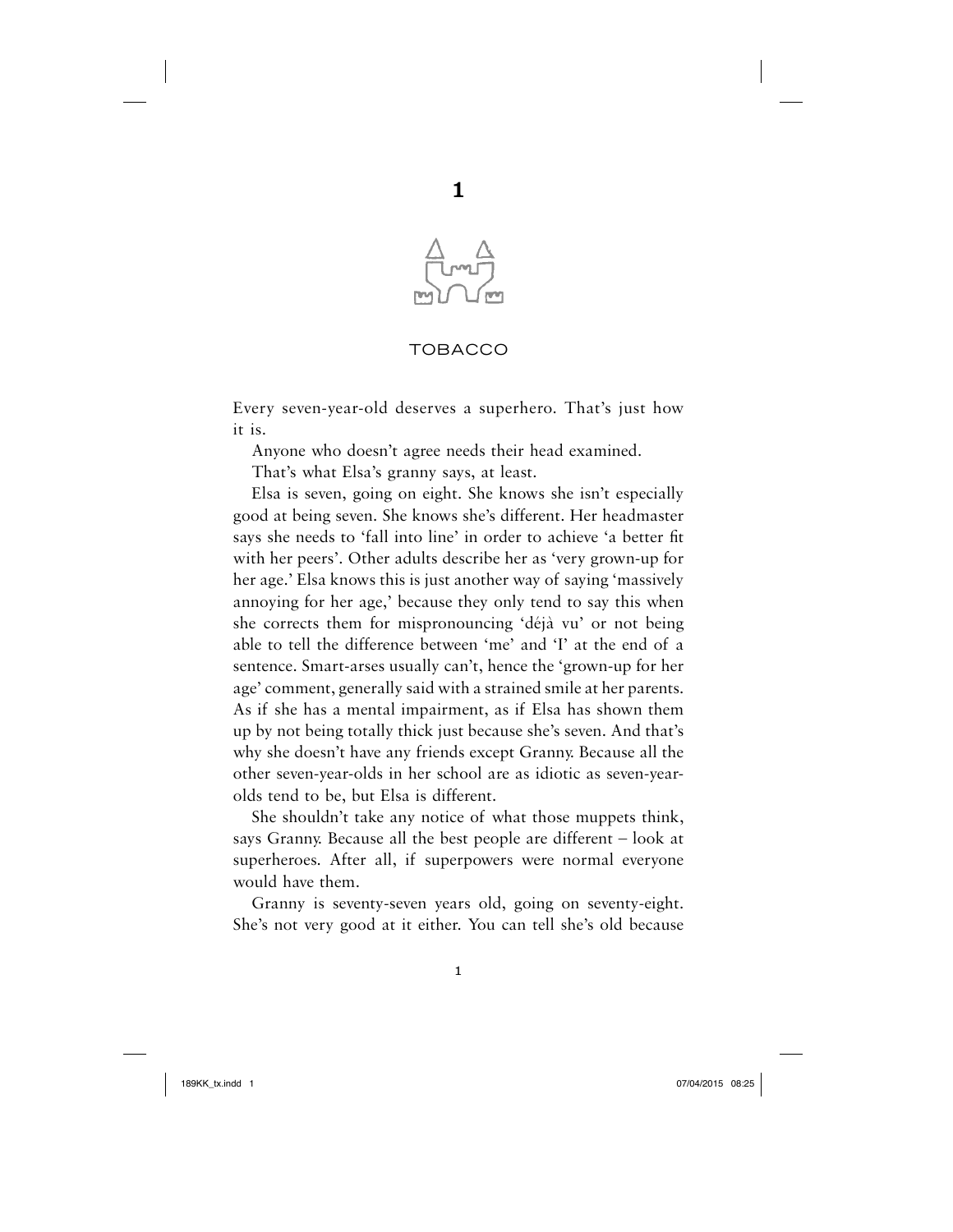her face looks like newspaper stuffed into wet shoes, but no one ever accuses Granny of being grown-up for her age. 'Perky,' people sometimes say to Elsa's mum, looking either fairly worried or fairly angry as Mum sighs and asks how much she owes for the damages. Or when Granny's smoking at the hospital sets the fire alarm off and she starts ranting and raving about how 'everything *has to be* so bloody politically correct these days!' when the security guards make her extinguish her cigarette. Or that time she made a snowman in Britt-Marie and Kent's garden right under their balcony and dressed it up in grown-up clothes so it looked as if a person had fallen from the roof. Or that time those prim men wearing spectacles started ringing all the doorbells and wanted to talk about God and Jesus and heaven, and Granny stood on her balcony with her dressing gown flapping open, shooting at them with her paintball gun, and Britt-Marie couldn't quite decide if she was most annoyed about the paintball-gun thing or the not-wearing-anything-under-thedressing-gown thing, but she reported both to the police just to be on the safe side.

Those are the times, Elsa supposes, that people find Granny perky for her age.

They also say that Granny is mad, but in actual fact she's a genius. It's just that she's a bit of a crackpot at the same time. She used to be a doctor, and she won prizes and journalists wrote articles about her and she went to all the most terrible places in the world when everyone else was getting out. She saved lives and fought evil everywhere on earth. As superheroes do.

But one day someone decided she was too old to save lives, even if Elsa quite strongly suspects what they really meant by 'too old' was 'too crazy.' Granny refers to this person as 'Society' and says it's only because everything has to be so bloody politically correct nowadays that she's no longer allowed to make incisions in people. And that it was really mainly about Society getting so bleeding fussy about the smoking ban in the operating theatres, and who could work under those sorts of conditions?

2

189KK\_tx.indd 2 89KK\_tx.indd 07/04/2015 08:25 7/04/2015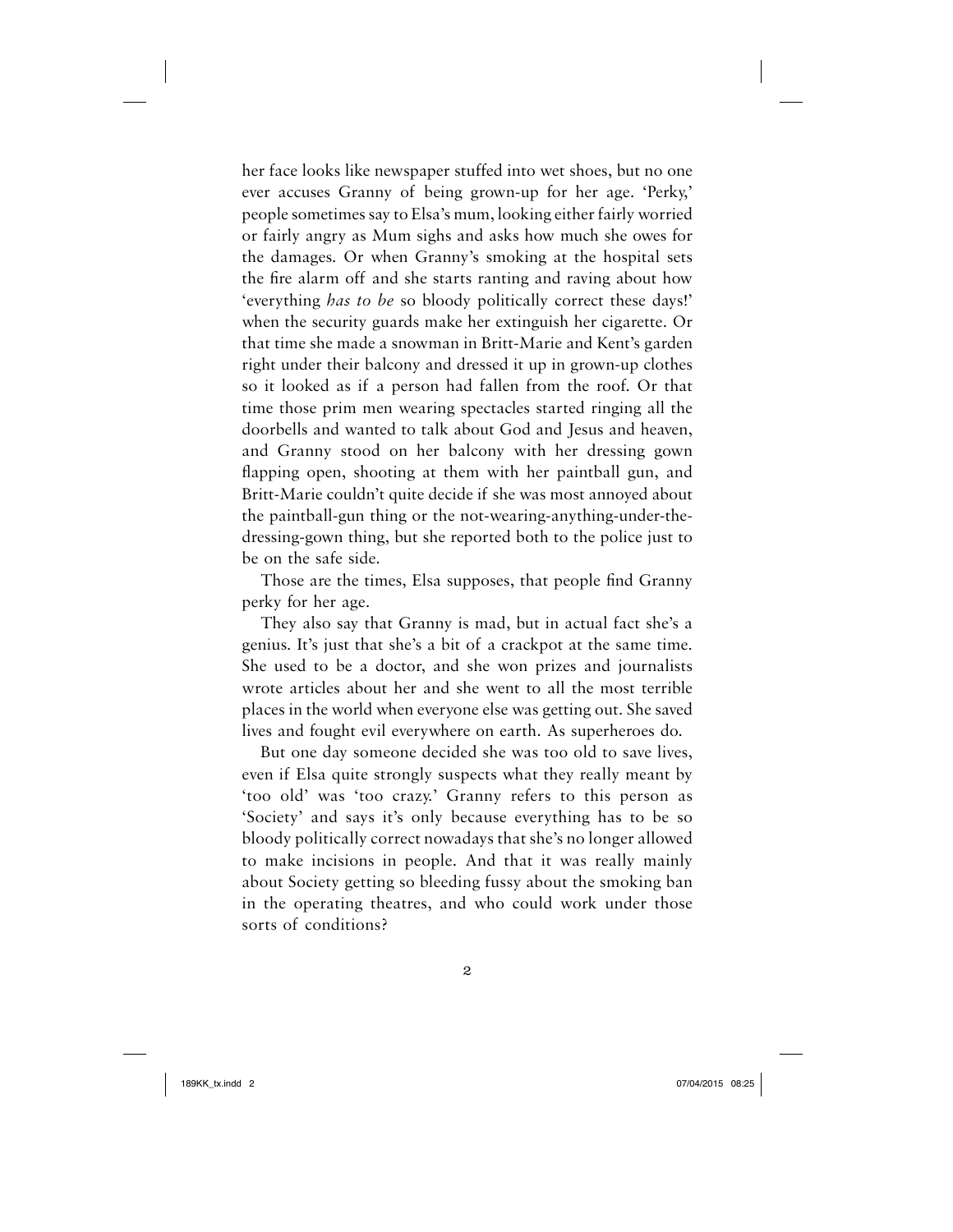So now she's mainly at home driving Britt-Marie and Mum round the bend. Britt-Marie lives one floor down from Granny. And really Britt-Marie also lives one floor down from Elsa's mum, because Elsa's mum lives next door to Elsa's granny. And Elsa obviously also lives next door to Granny, because Elsa lives with her mum. Except every other weekend, when she lives with Dad and Lisette. And of course George is also Granny's neighbour, because he lives with Mum. It's a bit all over the place.

But anyway, to get back to the point: life-saving and driving people nuts are Granny's superpowers. Which perhaps makes her a bit of a *dysfunctional* superhero. Elsa knows this because she looked up 'dysfunctional' on Wikipedia. People of Granny's age describe Wikipedia as 'an encyclopaedia, but on the net!' Encyclopaedias are what Elsa describes as 'Wikipedia, but analogue.' Elsa has checked 'dysfunctional' in both places and it means that something is not functioning quite as it's supposed to. Which is one of Elsa's favourite things about her granny.

But maybe not today. Because it's half past one in the morning and Elsa is fairly tired and would really like to go back to bed. Except that's not going to happen, because Granny's been throwing turds at a policeman.

It's a little complicated.

Elsa looks around the little rectangular room and yawns listlessly and so widely that she looks like she's trying to swallow her own head.

'I *did* tell you not to climb the fence,' she mutters, checking her watch.

Granny doesn't answer. Elsa takes off her Gryffindor scarf and puts it in her lap. She was born on Boxing Day seven years ago (almost eight). The same day some German scientists recorded the strongest ever emission of gamma radiation from a magnetar over the Earth. Admittedly Elsa doesn't know what a magnetar is, but it's some kind of neutron star. And it sounds

189KK\_tx.indd 3 89KK\_tx.indd 07/04/2015 08:25 7/04/2015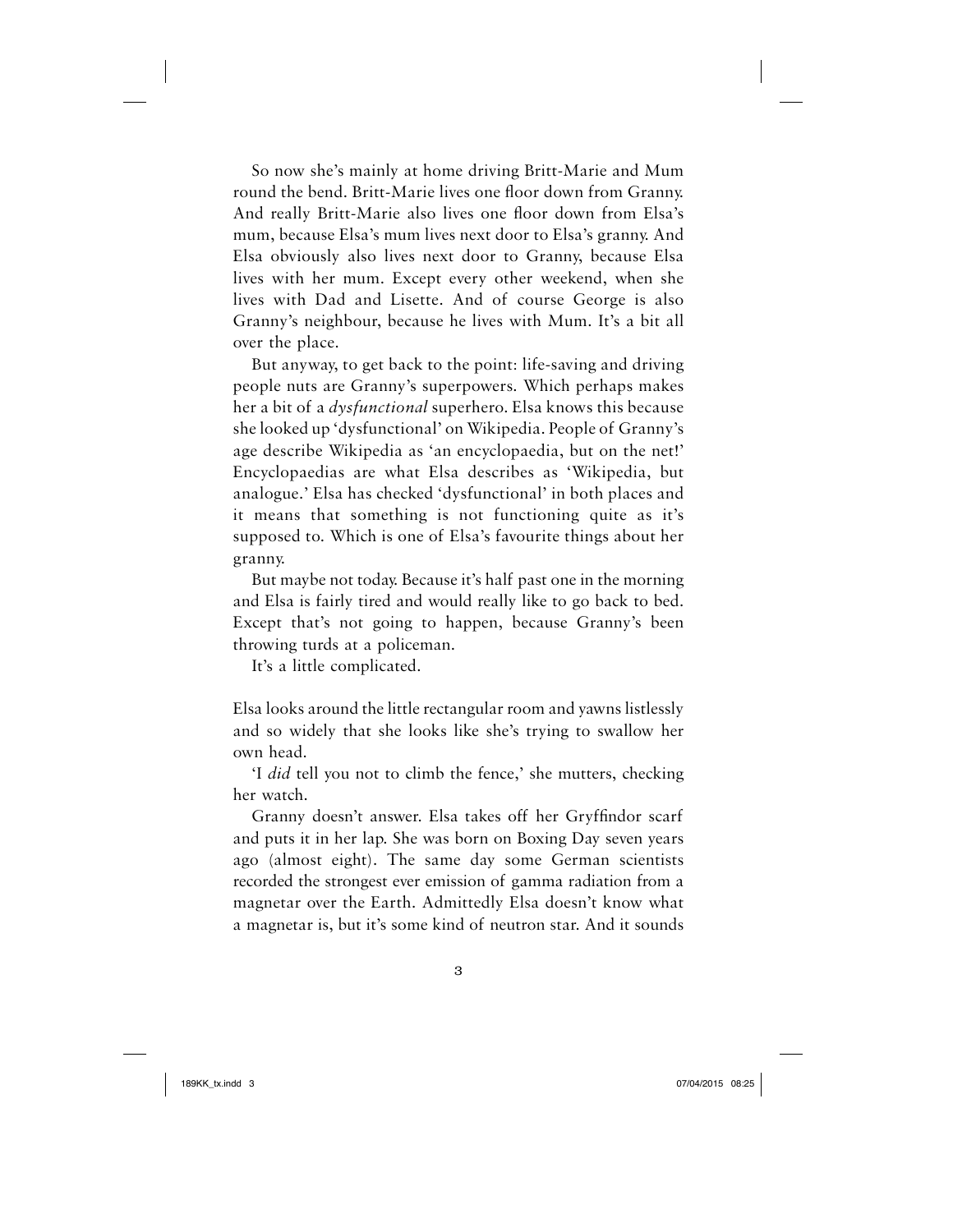a little like 'Megatron,' which is the name of the evil one in *Transformers*, which is what simpletons who don't read enough quality literature call 'a children's programme.' In actual fact the Transformers are robots, but if you look at it academically they could also be counted as superheroes. Elsa is very keen on both *Transformers* and neutron stars and she imagines that an 'emission of gamma radiation' would look a bit like that time Granny spilled Fanta on Elsa's iPhone and tried to dry it out in the toaster. And Granny says it makes Elsa special to have been born on a day like that. And being special is the best way of being different.

Granny is busy distributing small heaps of tobacco all over the wooden table in front of her and rolling them into rustling cigarette papers.

'I said I told you not to climb the fence!'

Granny makes a snorting sound and searches the pockets of her much too large overcoat for a lighter. She doesn't seem to be taking any of this very seriously, mainly because she never seems to take anything seriously. Except when she wants to smoke and can't find a lighter.

'It was a tiny little fence, for God's sake!' she says breezily. 'It's nothing to get worked up about.'

'Don't you "for God's sake" me! You're the one who threw shit at the police.'

'Stop fussing. You sound like your mother. Do you have a lighter?'

'I'm seven!'

'How long are you going to use that as an excuse?'

'Until I'm not seven any more?'

Granny mumbles something that sounds like 'Not a crime to ask, is it?' and continues riffling through her pockets.

'I don't think you can smoke in here, actually,' Elsa informs her, sounding calmer now and fingering the long rip in the Gryffindor scarf.

'Course you can smoke. We'll just open a window.' Elsa looks sceptically at the windows.

189KK\_tx.indd 4 89KK\_tx.indd 07/04/2015 08:25 7/04/2015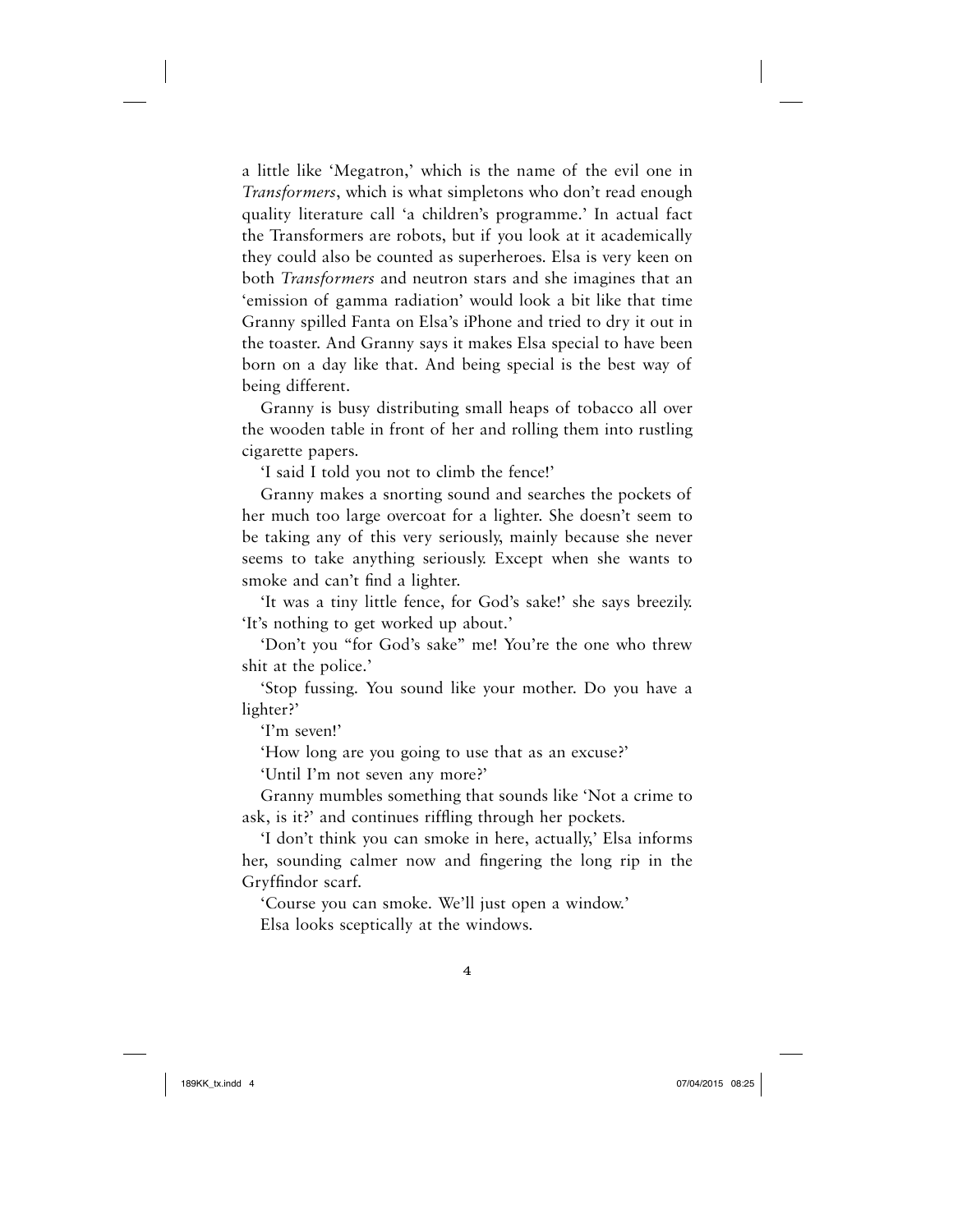'I don't think they're the sort of windows that open.'

'Why not?'

'They've got bars on them.'

Granny glares with dissatisfaction at the windows. And then at Elsa.

'So now you can't even smoke at the police station. Jesus. It's like being in *1984.*'

Elsa yawns again. 'Can I borrow your phone?'

'What for?'

'To check something.'

'Where?'

'Online.'

'You invest too much time on that internet stuff.'

'You mean spend.'

'I beg your pardon?'

'What I mean is, you don't use "invest" in that way. You wouldn't go round saying, "I invested two hours in reading *Harry Potter and the Philosopher's Stone*", would you?'

Granny just rolls her eyes and hands her the phone. 'Did you ever hear about the girl who blew up because she did too much thinking?'

The policeman who shuffles into the room looks very, very tired.

'I want to call my lawyer,' Granny demands at once.

'I want to call my mum!' Elsa demands at once.

'In that case I want to call my lawyer first!' Granny insists.

The policeman sits down opposite them and fidgets with a little pile of papers.

'Your mother is on her way,' he says to Elsa, with a sigh.

Granny makes the sort of dramatic gasp that only Granny knows how to do.

'Why did you call *her*? Are you mad?' she protests, as if the policeman just told her he was going to leave Elsa in the forest to be raised by a pack of wolves. 'She'll be bloody livid!'

'We have to call the child's legal guardian,' the policeman explains calmly.

5

189KK\_tx.indd 5 89KK\_tx.indd 5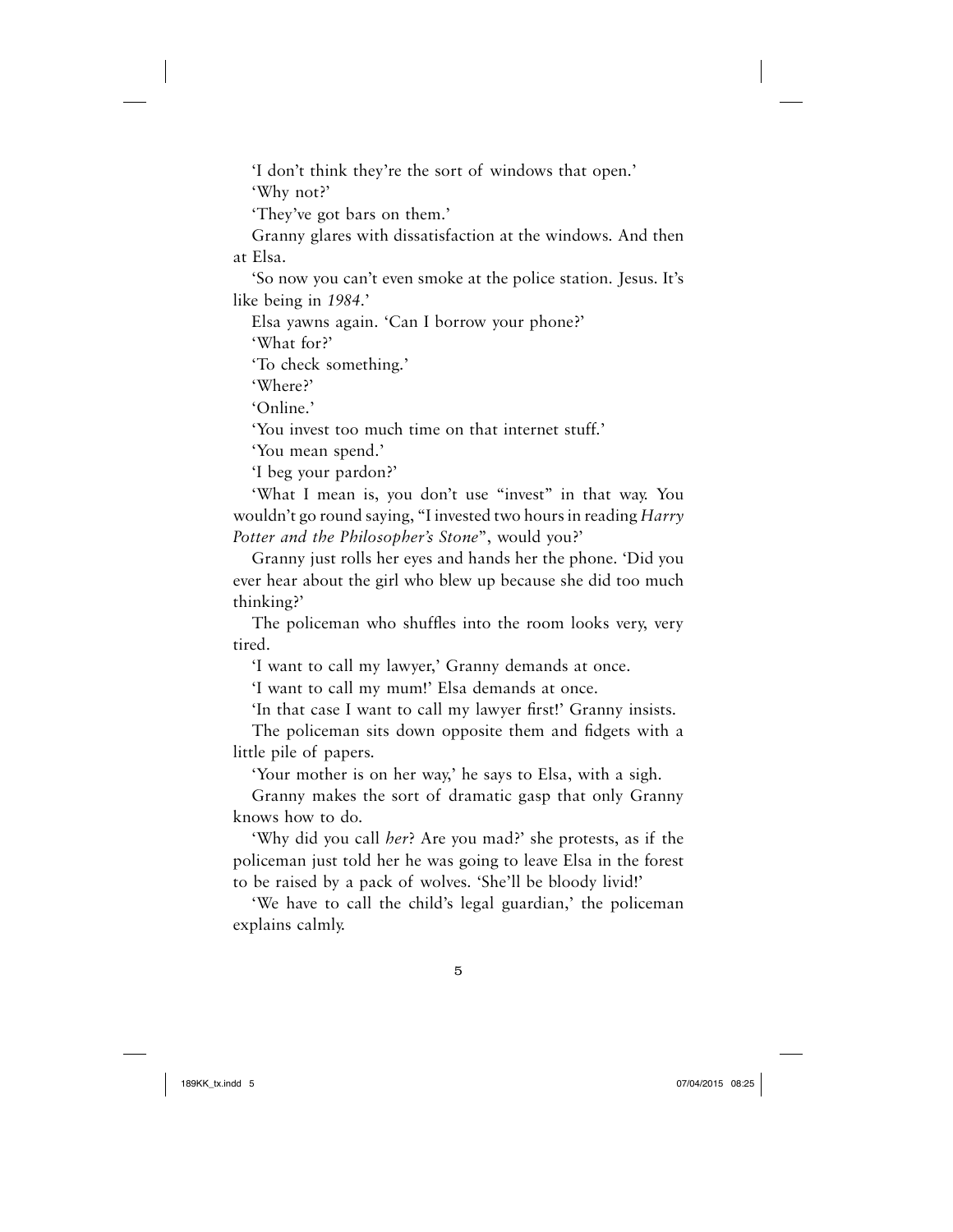'*I* am also the child's legal guardian! I am the child's *grandmother*!' Granny fumes, rising slightly out of her chair and shaking her unlit cigarette menacingly.

'It's half past one in the morning. Someone has to take care of the child.'

'Yes, me! I'm taking care of the child!' she splutters.

The policeman makes a fairly strained attempt to gesture amicably across the interrogation room.

'And how do you feel it's going so far?'

Granny looks slightly offended.

'Well . . . everything was going just fine until you started chasing me.'

'You broke into a zoo.'

'It was a *tiny little* fence—'

'There's no such thing as a "tiny" burglary.'

Granny shrugs and makes a brushing movement over the table, as if she thinks they've stretched this out long enough. The policeman notices the cigarette and eyes it dubiously.

'Oh, come on! I can smoke in here, can't I?'

He shakes his head sternly. Granny leans forward, looks him deep in the eyes and smiles.

'Can't you make an exception? Not even for little old me?'

Elsa gives Granny a little shove in the side and switches to their secret language. Because Granny and Elsa have a secret language, as all grannies must have with their grandchildren, because by law that's a requirement, says Granny. Or at least it should be.

'Drop it Granny. It's, like, illegal to flirt with policemen.' 'Says who?'

'Well, the police for starters!' Elsa replies.

'The police are supposed to be there for the sake of the *citizens*,' Granny hisses. 'I pay my taxes, you know.'

The policeman looks at them as you do when a seven-yearold and a seventy-seven-year-old start arguing in a secret language in a police station in the middle of the night. Then Granny's eyelashes tremble alluringly at him as she once again

6

189KK\_tx.indd 6 89KK\_tx.indd 07/04/2015 08:25 7/04/2015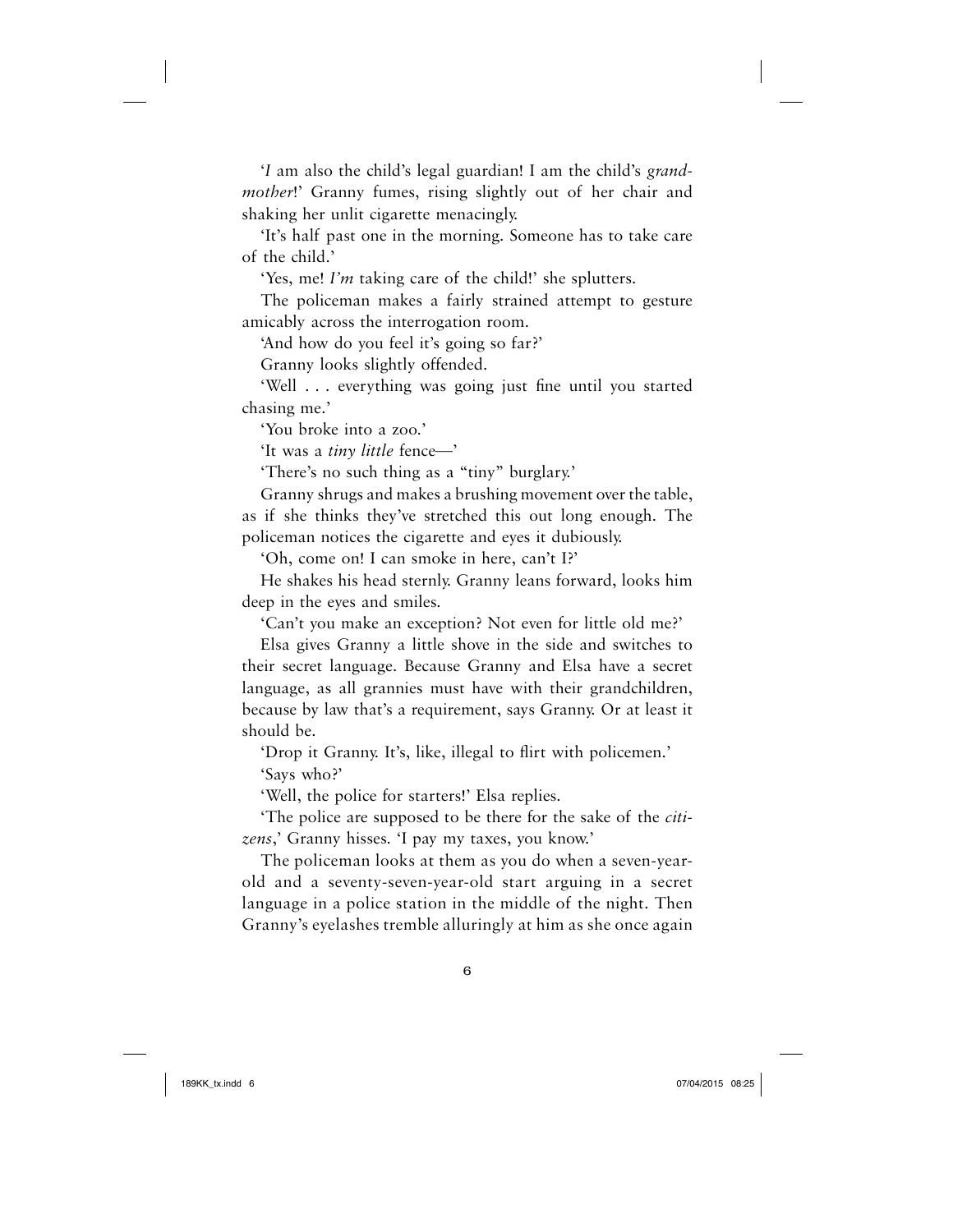points pleadingly at her cigarette, but when he shakes his head, Granny leans back in the chair and exclaims in normal language:

'I mean, this political correctness! It's worse than apartheid for smokers in this bloody country nowadays!'

'How do you spell that?' asks Elsa.

'What?' Granny sighs as you do when precisely the whole world is against you, even though you pay tax.

'That *apartight* thing,' says Elsa.

'A-p-p-a-r-t-e-j-d,' Granny spells.

Elsa immediately Googles it on Granny's phone. It takes her a few attempts – Granny's always been a rubbish speller. Meanwhile the policeman explains that they've decided to let them go, but Granny will be called in at a later date to explain the burglary and 'other aggravations'.

'What aggravations?'

'Driving illegally, to begin with.'

'What do you mean, illegally? That's my car! I don't need permission to drive my own car, do I?'

'No,' replies the policeman patiently, 'But you need a driving licence.'

Granny throws out her arms in exasperation. She's just launched into another rant about this being a Big Brother society when Elsa whacks the phone sharply against the table.

'It's got NOTHING to do with that apartheid thing!!! You compared not being able to smoke with apartheid and it's not the same thing at all. It's not even CLOSE!'

Granny waves her hand resignedly.

'I meant it was . . . you know, more or less like that—'

'It isn't at all!'

'It was a metaphor, for God's sake—'

'A bloody crap metaphor!'

'How would you know?'

'WIKIPEDIA!'

Granny turns in defeat to the policeman. 'Do your children carry on like this?' The policeman looks uncomfortable.

7

189KK\_tx.indd 7 89KK\_tx.indd 07/04/2015 08:25 7/04/2015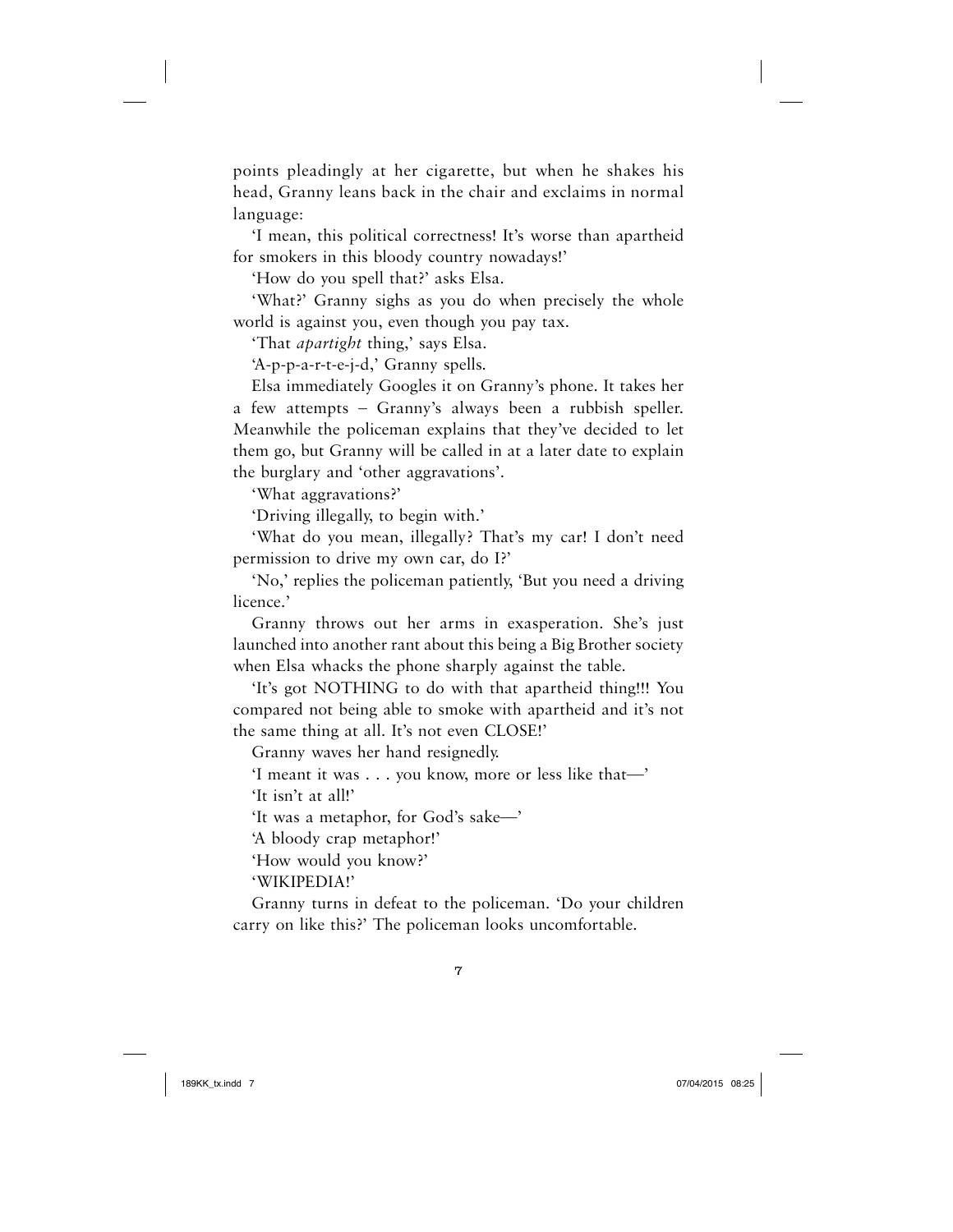'We . . . don't let the children surf the net unsupervised . . .'

Granny stretches out her arms towards Elsa, a gesture that seems to say 'You see!' Elsa just shakes her head and crosses her arms very hard.

'Granny, just say sorry for throwing turds at the police, and we can go home,' she snorts in the secret language, though still very expressly upset about that whole apartheid thing.

'Sorry,' says Granny in the secret language.

'To the police, not me, you muppet.'

'There'll be no apologising to fascists here. I pay my taxes. And *you're* the muppet.' Granny sulks.

'Takes one to know one.'

Then they both sit with their arms crossed, demonstratively looking away from each other until Granny nods at the policeman and says in normal language:

'Would you be kind enough to let my spoilt granddaughter know that if she takes this attitude she's quite welcome to walk home?'

'Tell *her* I'm going home with Mum and *she's* the one who can walk!' Elsa replies at once.

'Tell HER she can—'

The policeman stands up without a word, walks out of the room and closes the door behind him, as if intending to go into another room and bury his head in a large, soft cushion and yell as loud as he can.

'Now look what you did,' says Granny.

'Look what YOU did!'

Eventually a heavyset policewoman with piercing green eyes comes in instead. It doesn't seem to be the first time she's run into Granny, because she smiles in that tired way so typical of people who know Granny, and says: 'You have to stop doing this, we also have real criminals to worry about.' Granny just mumbles, 'Why don't *you* stop doing this?' And then they're allowed to go home.

Standing on the pavement waiting for her mother, Elsa fingers the rip in her scarf. It goes right through the Gryffindor emblem.

8

189KK\_tx.indd 8 89KK\_tx.indd 07/04/2015 08:25 7/04/2015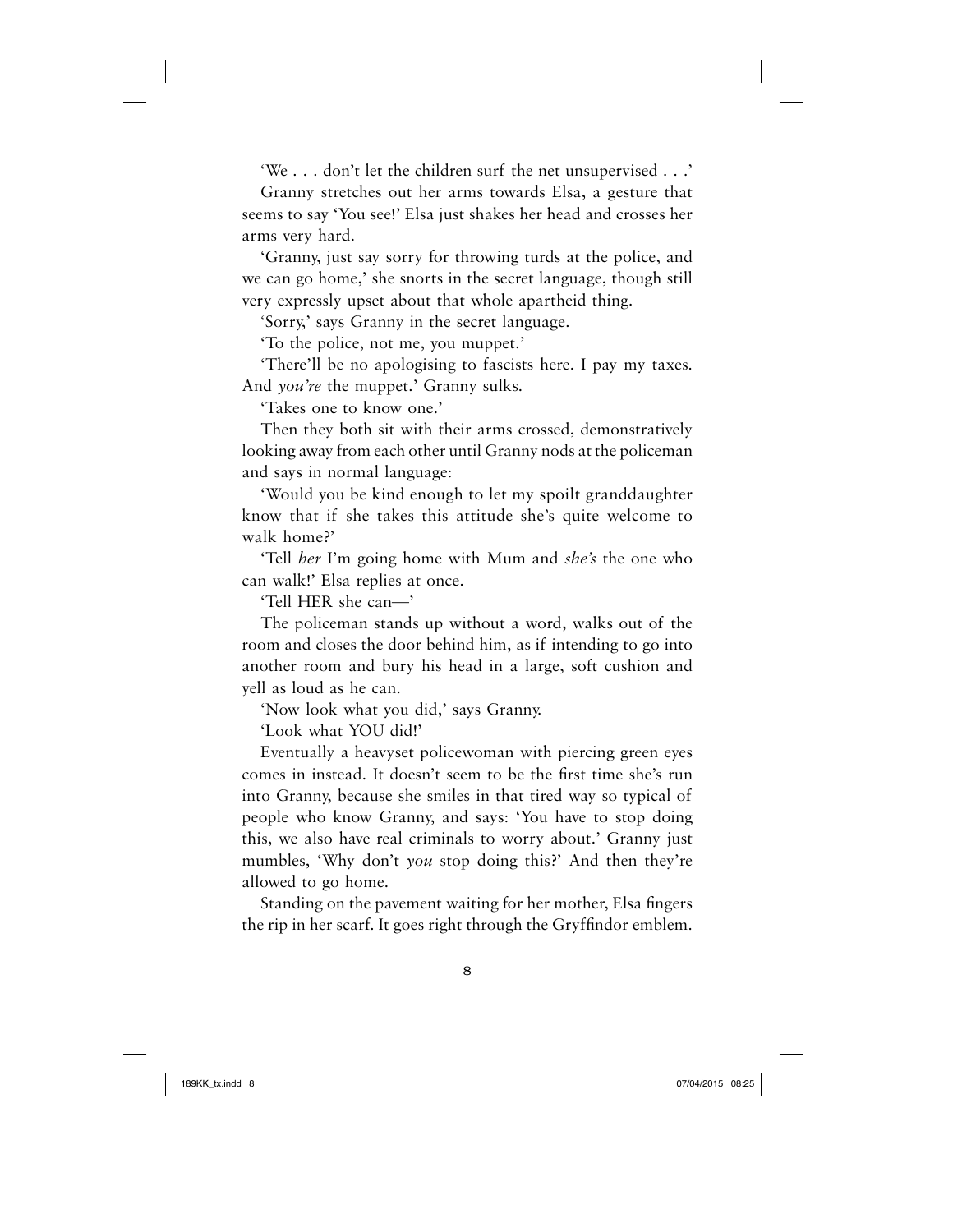She tries as hard as she can not to cry, but doesn't make much of a success of it.

'Ah come on, your mum can mend that,' says Granny, trying to be cheerful, giving her a little punch on the shoulder.

Elsa looks up anxiously.

'And, you know . . . we can tell your mum the scarf got torn when you were trying to stop me climbing the fence to get to the monkeys.'

Elsa nods and runs her fingers over the scarf again. It didn't get torn when Granny was climbing the fence. It got torn at school when three older girls who hate Elsa without Elsa really understanding why got hold of her outside the canteen and hit her and tore her scarf and threw it down the toilet. Their jeers are still echoing round Elsa's head. Granny notices the look in her eyes and leans forward before whispering in their secret language:

'One day we'll take those losers at your school to Miamas and throw them to the lions!'

Elsa dries her eyes with the back of her hand and smiles faintly.

'I'm not stupid, Granny,' she whispers. 'I know you did all that stuff tonight to make me forget about what happened at school.'

Granny kicks at some gravel and clears her throat.

'I didn't want you to remember this day because of the scarf. So I thought instead you could remember it as the day your Granny broke into a zoo—'

'And escaped from a hospital,' Elsa says with a grin.

'And escaped from a hospital,' says Granny with a grin.

'And threw turds at the police.'

'Actually it was soil! Or mainly soil, anyway.'

'Changing memories is a good superpower, I suppose.' Granny shrugs.

'If you can't get rid of the bad you have to top it up with more goody stuff.'

'That's not a word.'

9

189KK\_tx.indd 9 89KK\_tx.indd 9 89KK\_tx.indd 9 89KK\_tx.indd 9 89KK\_tx.indd 9 89KK\_tx.indd 9 89KK\_tx.indd 9 89KK